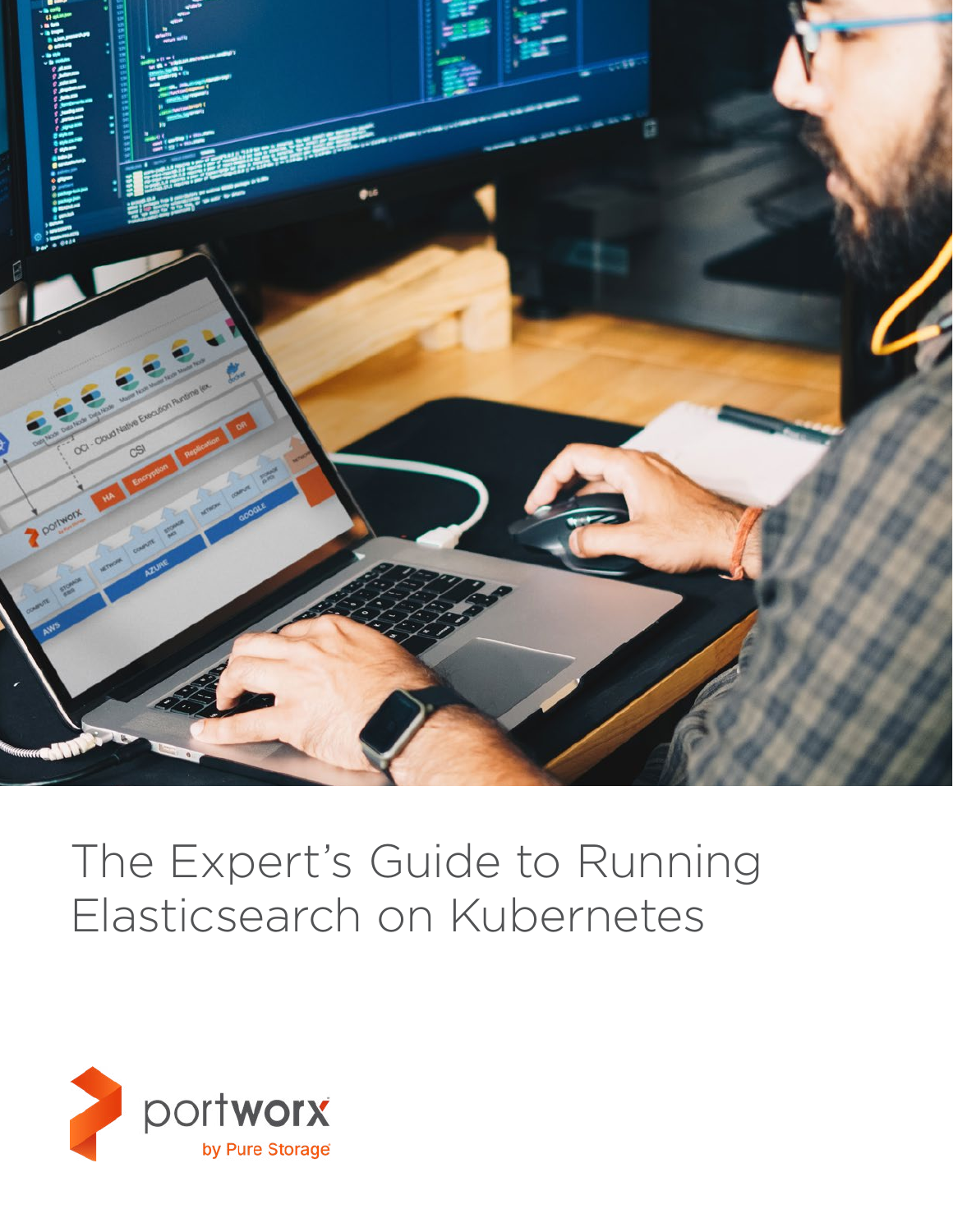## 1. INTRO

| 2. WHAT IS ELASTICSEARCH?                                                                                                                                                                                                            | 3   |
|--------------------------------------------------------------------------------------------------------------------------------------------------------------------------------------------------------------------------------------|-----|
|                                                                                                                                                                                                                                      |     |
| 3. RUNNING ELASTICSEARCH IN THE CLOUD: MAJOR CHALLENGES                                                                                                                                                                              | - 7 |
| 3.1 How To Make Elasticsearch Work in the Cloud <b>Material Constructs and Town To Make Elasticsearch Work in the Cloud</b>                                                                                                          |     |
| 4. ENSURING HA OF ELASTICSEARCH CLUSTERS                                                                                                                                                                                             | 8   |
|                                                                                                                                                                                                                                      |     |
| 4.2 Elasticsearch HA with Portworx <b>Manual According to the Contract Office</b> 9                                                                                                                                                  |     |
| 5. STORAGE CLASS OF SERVICE (COS) REQUIREMENTS FOR ELASTICSEARCH CLUSTERS 10                                                                                                                                                         |     |
|                                                                                                                                                                                                                                      |     |
| 5.2 Storage Requirements for Elasticsearch Indexes <b>Manual Community Contract Contract Contract Contract Contract Contract Contract Contract Contract Contract Contract Contract Contract Contract Contract Contract Contract </b> |     |
|                                                                                                                                                                                                                                      |     |
| <b>6. STORAGE SECURITY</b>                                                                                                                                                                                                           | 12  |
| 7. ELASTICSEARCH CROSS-CLUSTER MIGRATION                                                                                                                                                                                             | 14  |
| 8. DISASTER RECOVERY AND BACKUP                                                                                                                                                                                                      | 14  |
| 9. CONCLUSION                                                                                                                                                                                                                        | 15  |

WHO SHOULD READ THIS GUIDE?



Platform Architects building a Container-as-a-Service platform that offers Elasticsearch as a database option to end users

 $\lt/$ 

**Application Architects or Site** Reliability Engineers (SRE) building or running a SaaS application on Kubernetes that requires a highperformance Elasticsearch cluster



**Database-as-Service Architects** offering multi-tenant Elasticsearch as a service to end users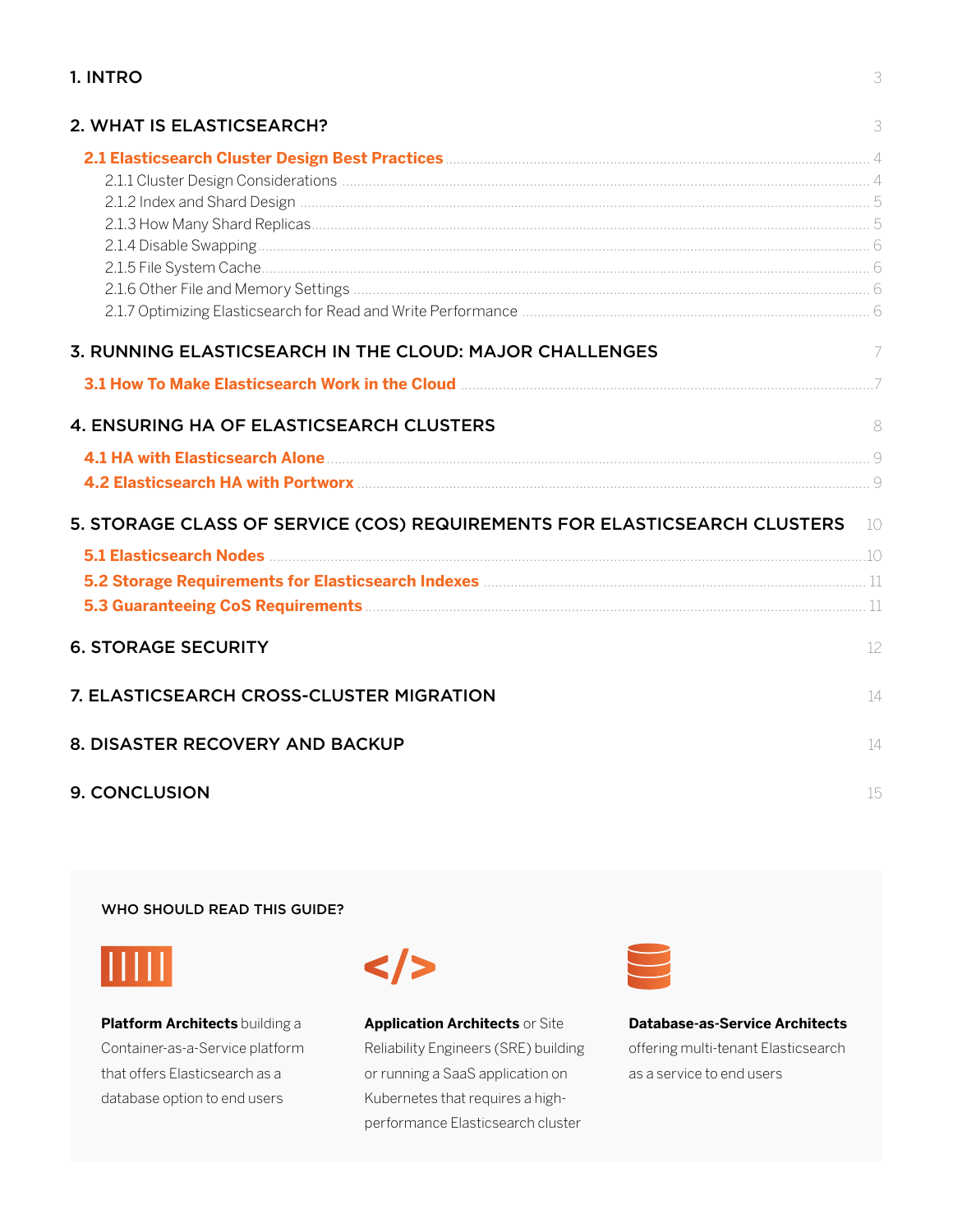# <span id="page-2-0"></span>1. INTRO

Running stateful applications such as Elasticsearch as a microservice is not a trivial task because of how container orchestrators like Kubernetes treat the lifecycle of containers and pods. In essence, these resources are ephemeral entities with a short life span, depending on cluster state and application load. They move frequently across nodes to balance resources, but there is no automatic way to move data along with them.

Combined with the fact that Elasticsearch requires strong data availability guarantees, it is challenging to achieve high availability, consistent and predictable performance, and agile operations using the API of container platforms and container orchestrators alone.

Even as much progress is being made in exposing underlying storage and data management features such as persistent storage, snapshotting, and dynamic volume provisioning, in Kubernetes, many other features—including data high availability, automatic failover across fault domains, replication, data encryption, migration, backup and disaster recovery, and more—are required to confidently run Elasticsearch in Kubernetes in production.

Platform and SaaS architects are well aware of these requirements and choose to run Elasticsearch on Kubernetes because of the automation it provides. One of the most important areas of automation is around storage and data management.

In this guide, you'll learn how to meet these requirements for Elasticsearch clusters running on Kubernetes using a combination of native Elasticsearch tooling and the Portworx Enterprise Kubernetes storage platform.

Specifically, we'll discuss the following topics:

- Storage and data management requirements for stateful applications running as microservices
- Designing Elasticsearch clusters for High Availability (HA) and optimal performance using Elasticsearch best practices
- Implementing storage-aware scheduling and HA
- Ways to reduce Elasticsearch storage costs and enhance performance using a Class of Service (CoS) model
- Creating a multi-modal security model for Elasticsearch that encompasses application-, cluster-, and storagesecurity layers
- Efficient Elasticsearch data cross-cluster migration and replication

In the first part of this paper, we'll provide an overview of how to make Elasticsearch clusters more efficient by using built-in Elasticsearch features alone. Then, we'll add Kubernetes and Portworx into an equation to see how to combine three tools to achieve optimal performance in a microservices environment.

# 2. WHAT IS ELASTICSEARCH?

Elasticsearch is an open-source distributed analytics and search engine built on top of Apache Lucene. It provides a JSON-based REST API to access Lucene indexes and functions and adds a distributed system on top of Lucene to support cluster-based data storage and search functionality.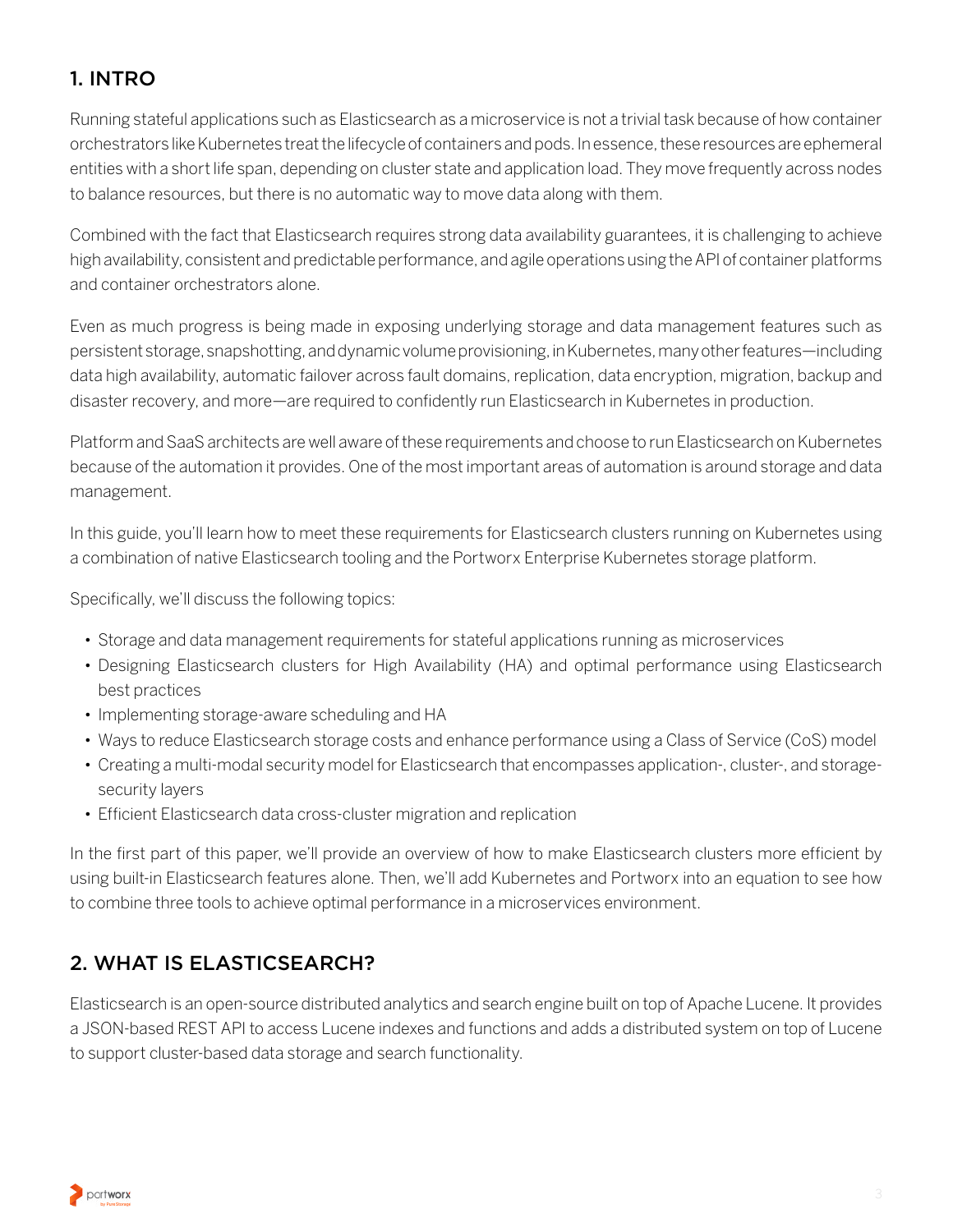<span id="page-3-0"></span>Elasticsearch supports numerous data aggregation and filtering tasks at search time in a single request, which makes it suitable for data analytics, monitoring, anomaly detection, data mining, text analysis, and even complex machine learning operations. Combining state-of-the-art data search with data analytics makes Elasticsearch great for the era of AI/ML and Big Data.

Elasticsearch is built for high performance with large pools of semi-structured and unstructured data. Among other things, this is achieved by efficient index design with dedicated, optimized data structures for each field type. For example, text fields use efficient inverted indexes, and numeric and geo fields are modeled as BKD trees.

Also, the platform provides such features as thread-pooling, queues, node/cluster monitoring API, data monitoring API, cluster management, etc.

In general, Elasticsearch supports the following use cases:

- *Free-text search,* enabling fast search of semi-structured and unstructured data for enterprise applications and e-commerce websites
- *Recommendation systems* based on data aggregation, proximity search, and other probabilistic methods
- Processing and analysis of *time-series* data for monitoring and log analytics
- Analysis of *spatial information* using geo-positional data types
- *Autocomplete functionality* and *contextual suggesters* for better search experience
- Basic operations on language, such as *tokenization* used in machine learning applications
- *Processing data from IoT devices* (for example, creating real-time maps for the positions of the fleet units)
- *Anomaly detection*

# 2.1 Elasticsearch Cluster Design Best Practices

While Elasticsearch ships with sensible defaults, it may require a lot of cluster design decisions and configurations before running it in a production cluster. Here we've compiled a list of the most important things you might need to consider when running Elasticsearch in production.

## **2.1.1 Cluster Design Considerations**

Elasticsearch is a distributed system that needs to be Highly Available (HA) to prevent a single point of failure. A common requirement for the design of an HA Elasticsearch cluster is having at least 3 master-eligible nodes for master election quorum, and a set of dedicated data, client, and ingest nodes (see more details in Section 6).

As a general rule of thumb, it's recommended to run I/O-intensive operations on nodes with fast storage (SSD or NVMe) while maintaining cluster state and coordination on the dedicated **master**, **ingest**, and **client** nodes interfacing with the Elasticsearch clients. We'll discuss HA in more detail in Section 5.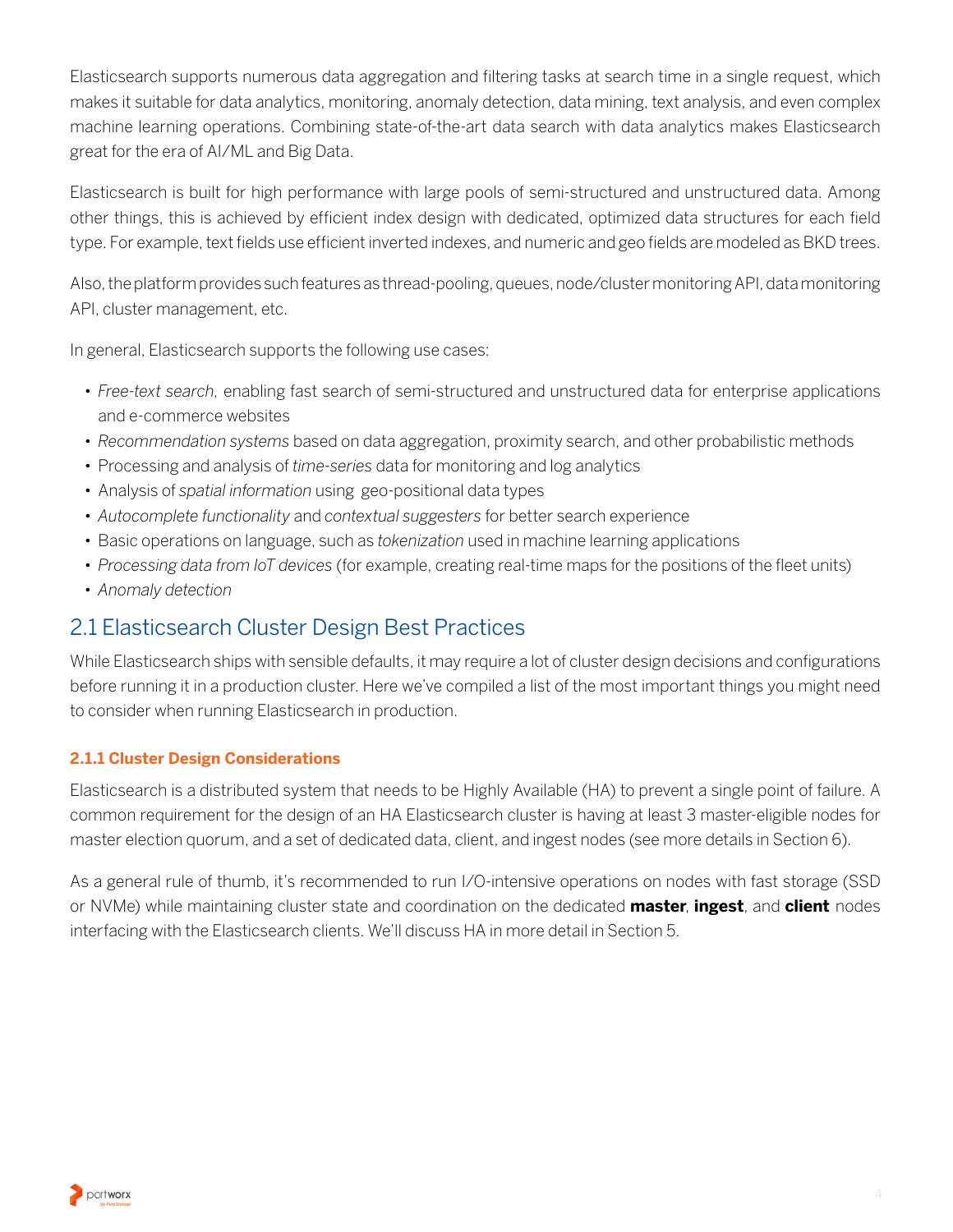<span id="page-4-0"></span>

Image: Elasticsearch Index and Shards

#### **2.1.2 Index and Shard Design**

Elasticsearch data is stored in indexes—collections of documents similar to 'databases' in the relational database model. Each index can be partitioned into 'shards,' which may be thought of as index slices behaving like standalone indexes.

The motivation behind shards is to enable a distributed storage of data when an index is too big to run on a single node. With shards, one can split an index into multiple parts and distribute them evenly across the cluster.

A crucial cluster design decision is how many shards per index to have. The answer is not straightforward because several trade-offs between shard number, size, and performance of your cluster exist.

For example, the larger the shard size, the longer it takes to move them around when rebalancing the cluster. However, having too many small shards leads to more overhead because more queries to different shards are needed to collect information. The right choice usually lies in between these extremes. The best way to determine an optimal shard size is to [run benchmarks using realistic data and queries one expects in production.](https://www.elastic.co/blog/how-many-shards-should-i-have-in-my-elasticsearch-cluster)

#### **2.1.3 How Many Shard Replicas**

By default, Elasticsearch creates one replica for each primary shard. A cluster architect can arbitrarily increase this number to provide for storage redundancy and HA. Elasticsearch recommends setting the number of replicas according to the following formula:

#### **max(max\_failures, ceil(num\_nodes / num\_primaries) - 1)**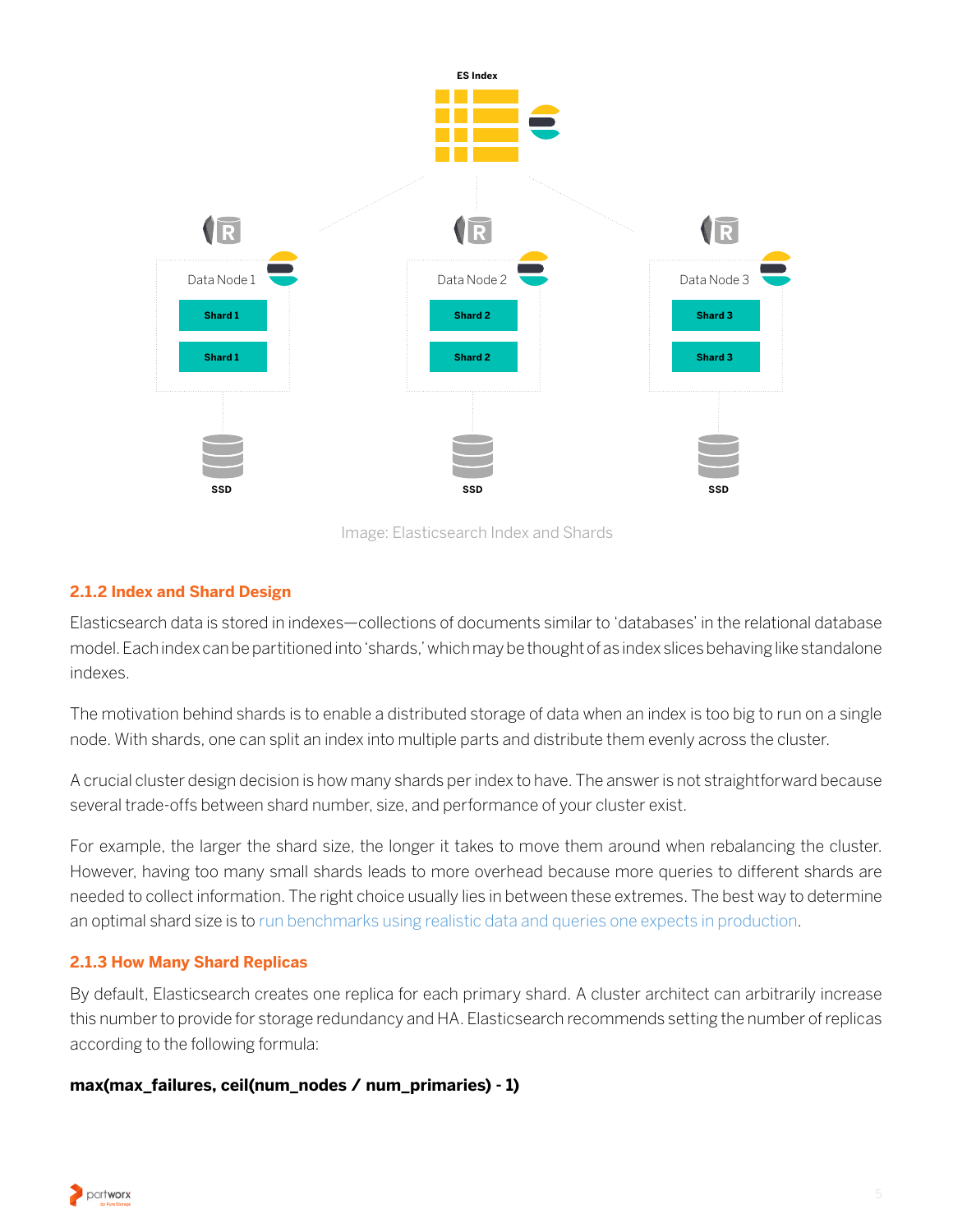<span id="page-5-0"></span>Where:

- *max\_failures* refers to how many node failures you tolerate at once.
- *Num\_primaries* refers to the total number of primary shards.
- and *num\_nodes* is the total number of nodes.

For example, if you have 5 nodes and 10 primary shards and can tolerate 2 node failures at most, the calculation yields **max (2, ceil(5/10) - 1)**, which is 2 replicas for each shard.

## **2.1.4 Disable Swapping**

Swapping involves transferring memory pages from the running memory (RAM) into swap files stored on the hard drives. Swapping out running memory is appropriate for many applications, but is not a good default choice for Elasticsearch. Being much slower than RAM, swap memory can compromise Elasticsearch cluster performance in heavy I/O tasks and garbage collection. Therefore, it's recommended to disable swap memory for Elasticsearch.

## **2.1.5 File System Cache**

A file system cache size is one of the main performance factors for Elasticsearch. File system cache enables faster access to data for frequent reading operations and allows chaining a large amount of I/O operations. For expert users, it's possible to preload the content of "hot" index files into the file system cache upon starting Elasticsearch thereby improving performance by a great margin. It's important to make sure that at least half the memory of the machine running Elasticsearch is dedicated to the file system cache.

## **2.1.6 Other File and Memory Settings**

Some other useful file and memory tweaks for Elasticsearch are related to file descriptors, Java heap size, and number of threads.

**File descriptors.** It's a good practice to increase the limit on the number of open file descriptors for the user running Elasticsearch to 65,536 or higher.

**Threads.** Elasticsearch instances should be able to create at least 4096 threads for optimal performance on heavy tasks.

**Java heap size.** As Elasticsearch runs in Java, the Java heap size allows controlling how much RAM Java Virtual Machine (JVM) has access to. Although the larger heap size the better, usually it's not recommended to set it above 50% of the RAM because Elasticsearch may need memory for other tasks and a host's OS can become slow.

## **2.1.7 Optimizing Elasticsearch for Read and Write Performance**

When going into production, it's critical to optimize your Elasticsearch cluster for read and/or write performance. In most cases, both read and write optimization can co-exist; however, there might be a few trade-offs when optimizing for one or the other. If you want to tune for read performance it's recommended to:

- Use Scroll API, which allows paginating the response data. Returning all matching documents in a single response can be computationally costly.
- Avoid indexing large documents like books or web pages in a single document. Loading big documents into memory and sending them over the network is slower and more computationally expensive.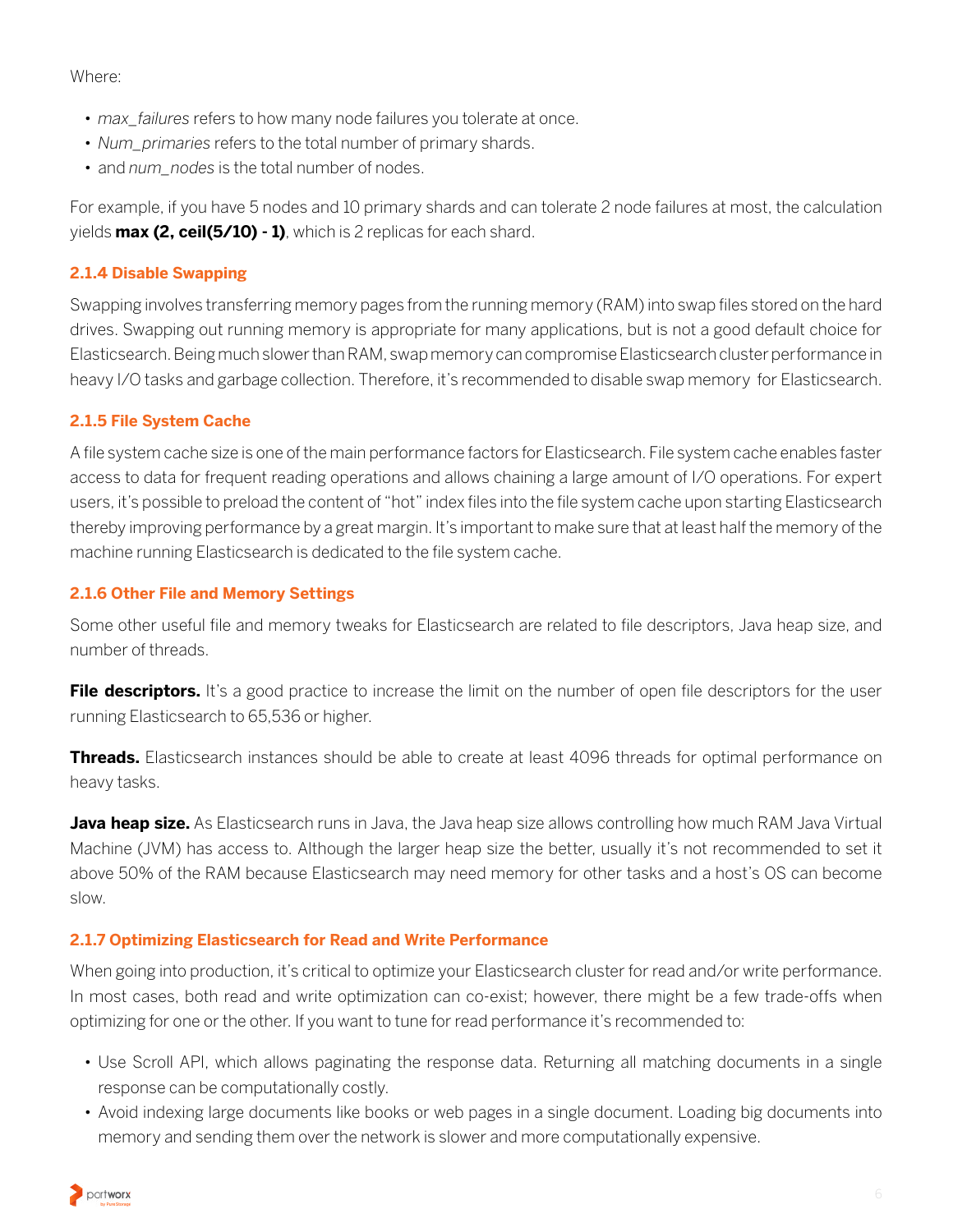- <span id="page-6-0"></span>• Create alerts for critical performance issues. For example, you can get alerts for query latency, the metric that directly impacts the user experience.
- Enable slow query logs to identify non-optimized slow queries.

If you want to tune for indexing speed, the following recommendations apply:

- Set a bigger refresh interval. The refresh interval determines how fast the data saved to an index is available for search. Setting a short refresh interval makes writing new data to Elasticsearch slower.
- Use bulk indexing requests which enable indexing a group of documents in a single call.
- Use faster storage hardware such as SSD or NVMe.

# 3. RUNNING ELASTICSEARCH IN THE CLOUD: MAJOR CHALLENGES

Major cloud providers like AWS and Google offer hosted Elasticsearch cloud solutions. Although most of them dramatically simplify the deployment of Elasticsearch in the cloud, it would be wrong to think that running Elasticsearch in the cloud is trivially simple. The reality is that many hosted Elasticsearch offerings provide a bareminimum functionality not sufficient for running production-grade clusters.

There are several challenges associated with hosted Elasticsearch solutions. Here are some of the most important:

- Hosted Elasticsearch offerings may lack mainline ELK functionality like RBAC and security. This will make it harder to align cloud-hosted Elasticsearch management with your organization's security policies. To address this challenge, your company would have to add its own security solution on top of a hosted Elasticsearch service, which is the same burden if you were running Elasticsearch on-premises.
- Some popular hosted Elasticsearch solutions (for example, Amazon Elasticsearch Service) don't support some basic Elasticsearch functionality, such as as shard rebalancing, which is critical for large production clusters. Without shard rebalancing, ELK cluster administrators would need to do a lot of manual work if a node fails—for example, manually moving indexes to a new node and/or re-indexing data.
- Running hosted Elasticsearch may not be an option if you need full control over the Elasticsearch cluster. Cloud Elasticsearch providers usually hide many implementation details and settings that might be important for Elasticsearch users. The functionality they offer may be enough for small setups, but larger Elasticsearch clusters typically require more control over the settings described in the previous section.

Problems might also arise when running Elasticsearch clusters on cloud storage infrastructure. Let's illustrate some shortcomings using the case of Amazon EBS volumes, a go-to storage solution for Elasticsearch deployments on AWS. A frequently cited issue with the EBS volumes is that they might get stuck in attaching or detaching state. In this case, somebody will have to manually detach volumes and reattach them to the new node when an Elasticsearch node is moved between hosts. Obviously, this defeats the purpose of automation. This is also not compatible with microservices architectures. When you run Elasticsearch in Kubernetes, you don't want our Elasticsearch pods to interact with EBS volumes directly. To address this issue, we'll need to use Kubernetes and a container-native storage solution. We discuss what's needed in the next section.

# 3.1 How To Make Elasticsearch Work in the Cloud

All the challenges mentioned above are also relevant if you choose to run your own Elasticsearch cluster in the cloud. Running a self-hosted Elasticsearch in the cloud requires careful consideration of storage options, security, disaster recovery, high availability, and much more.

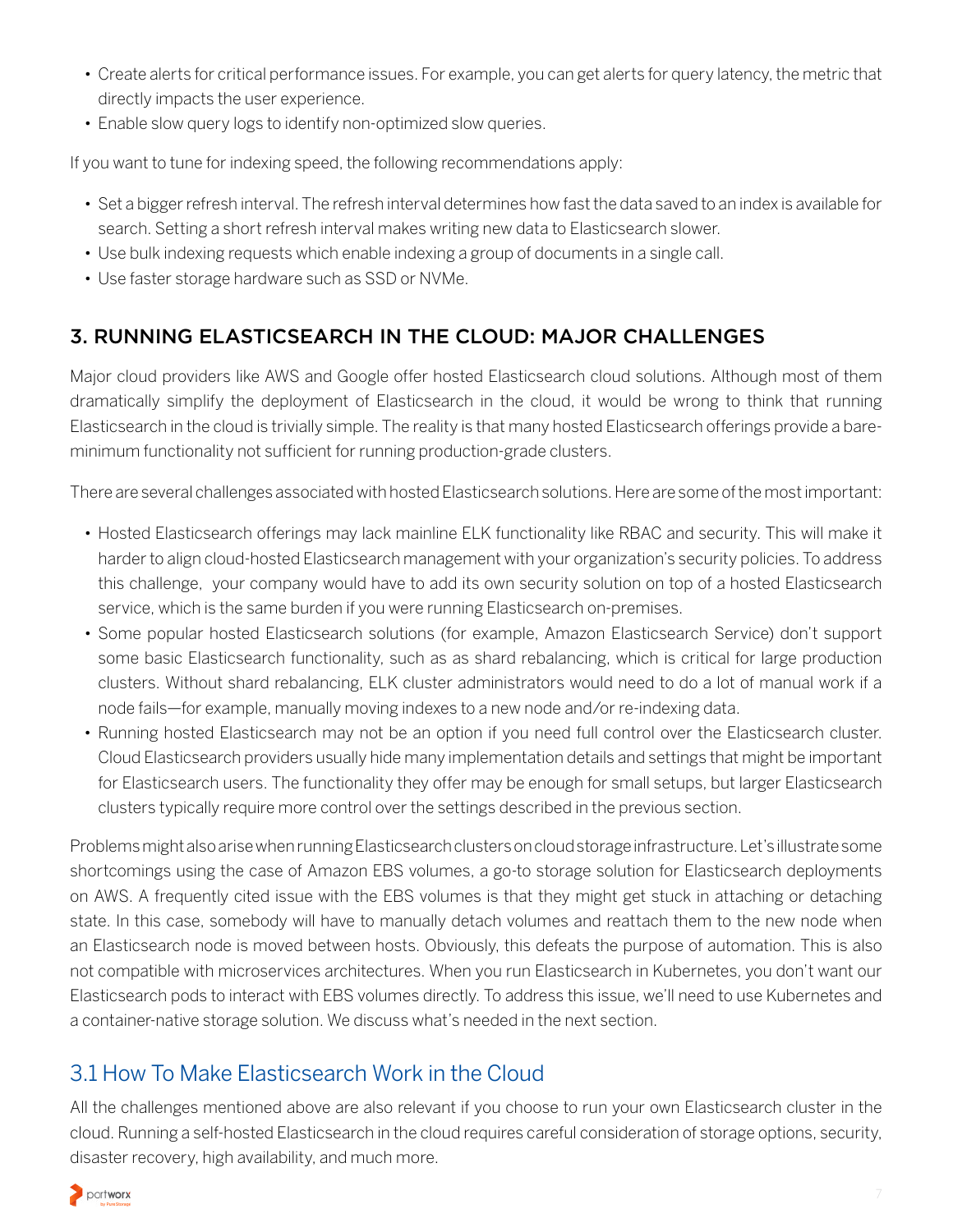<span id="page-7-0"></span>Of top importance is the need to address the above-mentioned limitations with storage. What we actually need is a container-granular storage solution tightly integrated with Kubernetes and capable of addressing failures of the underlying physical infrastructure.

One way to do so is to have a unified storage layer that aggregates all storage resources available in your cluster, be they EBS drives of different types or even instance storage. Then, storage from different nodes can be used to provide on-demand virtual volumes without Elasticsearch being dependent on the specific physical volume of the cluster.

Along with solving the data availability and provisioning issues, such an approach can also help avoid some of the bottlenecks of virtual machines running in the cloud. Linux instances running in AWS have a limit of 40 block volumes per host. However, with microservices, we may have hundreds of containers running on a host, each requiring a dedicated volume. The block volume constraint can be avoided with the container-granular storage implemented as an abstraction of the underlying storage pool. Using this strategy, a large number of 'softwaredefined' volumes can be provided to containers circumventing the above-mentioned constraint.

Another problem that a container-granular storage solution can solve is storage overprovisioning that leads to higher costs when running large production-grade clusters. Because adding storage or an Elasticsearch node that is out of capacity requires taking the node offline for maintenance, many architects will over-provision storage capacity. While this minimizes the operational overhead of maintenance, it increases the cost significantly because you must pay for provisioned storage, even if it is unused. Thin provisioning of volumes from a pool of cloud storage and automatically resizing them on demand with no downtime with a software-defined storage solution solves both problems and is a preferred approach for container-as-a-service platforms and database-as-a-service offerings where cost reductions to improve profit margins are important.

When running stateful applications in the cloud, we are also interested in saving on compute by running the fewest number of database replicas possible in order to achieve a given level of reliability. While Elasticsearch can recover replicas in case of failover, large shards take a long time to recover and reduce cluster performance during the rebuild operation. This can be solved using smaller shards, but this requires more compute nodes to run the extra pods. A middle ground exists in which a copy of each replica is persisted on another host. In this case, we can recover quickly from failure and run fewer compute nodes while, at the same time, increasing write performance. Costs can be also reduced by storage tiering, i.e., distributing workloads across different storage classes depending on the workload priority. We will look at storage tiering in Section 5.

In what follows, we introduce Portworx Enterprise, a software-defined storage solution that can address allimportant challenges with running Elasticsearch in the cloud or on-premises such as enabling HA storage, automatic failover across fault domains, storage redundancy, replication, migration, and security. We'll see how one can dramatically improve Elasticsearch performance and resilience in Kubernetes by adding Portworx container storage features.

## 4. ENSURING HA OF ELASTICSEARCH CLUSTERS

Creating HA Elasticsearch clusters in a microservices environment like Kubernetes is a challenging task because several layers of HA need to be considered. In this section, we'll discuss how to configure Elasticsearch for HA by using Elasticsearch native features, as well as Portworx storage-aware HA, and why both are important.

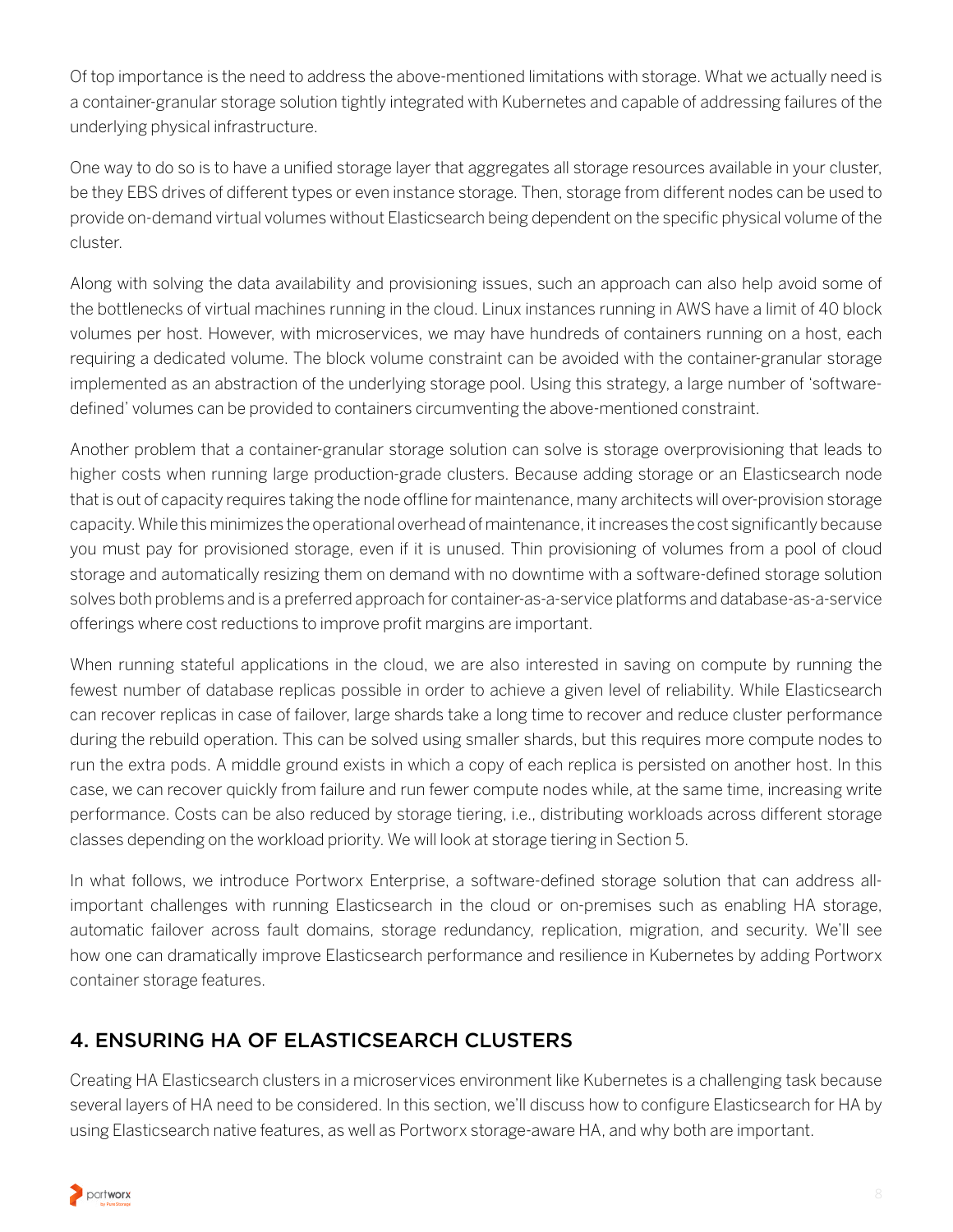# <span id="page-8-0"></span>4.1 HA with Elasticsearch Alone

Previously, we mentioned that Elasticsearch has a distributed architecture that enables an index to be split into shards distributed across different nodes in a cluster. Elasticsearch can also create replicas of these shards evenly distributed across a cluster, which enables a high level of redundancy and HA if some of the nodes fail or are removed from the cluster via a network partition.

When a new node is added or removed from a cluster, the Elasticsearch master dynamically rebalances shards to match a new cluster state. Its goal is to achieve an optimal distribution of shards in the cluster.

This HA design is a great start, but additional things should be considered when running Elasticsearch in Kubernetes.

## 4.2 Elasticsearch HA with Portworx

In Kubernetes, pods and containers are frequently moved across the cluster when an application load changes and/or nodes hosting them die. Volumes provisioned for these applications need to be re-attached to new pods when this happens automatically. While Kubernetes provides many useful storage primitives and abstractions like Persistent Volumes and StorageClasses, an additional storage orchestration layer may be required to secure Elasticsearch HA.

To illustrate why shard rebalancing is not enough for agile Elasticsearch HA, let's assume that we are running Elasticsearch on an AWS-hosted Kubernetes cluster with three data pods. Each data pod has an AWS EBS volume attached as a Persistent Volume. What happens if one of these data pods dies and is rescheduled to some other node in the Kubernetes cluster? If this new node does not have a replica of the Persistent Volume with the Elasticsearch data, the entire Elasticsearch cluster will perform with diminished IOPS and throughput until the data is moved to the new node. While Kubernetes can theoretically detach the EBS volume from the initial host and reattach it to the new host, the volume re-attachment to a new node may fail. This can happen due to many reasons such as a failed AWS API call, failure to unmount and detach from the old node, etc. In the meantime, your Elasticsearch performance suffers, and you need to manually intervene.

By default, Kubernetes does not solve this problem. However, in real-world production deployments, we need Elasticsearch data to always be available, no matter what node Elasticsearch pods end up on. Portworx is designed as a container-granular storage layer that addresses the issue mentioned above.

Portworx first aggregates all storage resources available in the cluster and creates a unified storage layer for them. This storage layer has a simple API that can be leveraged to dynamically provision persistent volumes for applications running in the cluster.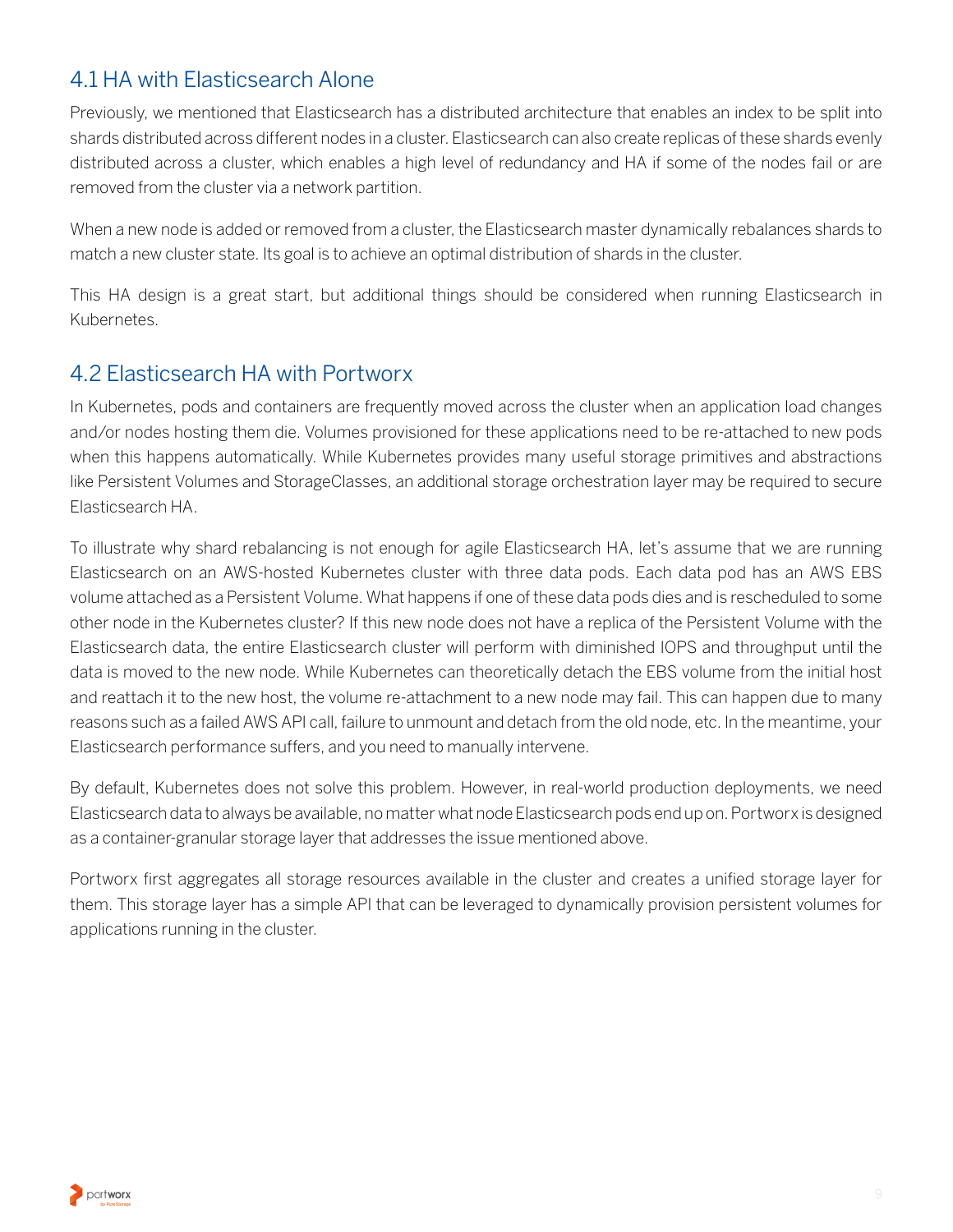<span id="page-9-0"></span>

| <b>ES Client</b> | Coordinator<br>Node<br>Elasticsearch Cluster         | Ingest<br>Node                   | Elasticsearch Data Node<br>Parse  > Analyze  > Index<br>Flush & Commit |                                                     | Elasticsearch Data Node<br>Parse ···· > Analyze ···· > Index<br>Flush & Commit |  |
|------------------|------------------------------------------------------|----------------------------------|------------------------------------------------------------------------|-----------------------------------------------------|--------------------------------------------------------------------------------|--|
|                  | Elasticsearch<br><b>Client Application</b><br>Volume | <b>DOrtworx</b><br>Data Platform |                                                                        | Portworx Managed<br>Elasticsearch<br><b>Volumes</b> |                                                                                |  |
|                  |                                                      |                                  | Storage                                                                |                                                     |                                                                                |  |
|                  |                                                      |                                  | Data Flow in an Elasticsearch Cluster with Portworx on Kubernetes      |                                                     |                                                                                |  |

Then Portworx creates replicas according to user-defined replication factors for these volumes distributed across the cluster. Dynamic distribution of replicas is achieved with the built-in topology awareness that allows Portworx to auto-detect availability zones, regions, or racks and provision replicas across them. Under the hood, Portworx uses synchronous replication across all replicas, which secures data consistency among them. Also, volume replicas can be accessible from any node where Portworx is installed.

For example, in the case we described above, the Elasticsearch data pod rescheduled to a new node in the cluster will have immediate access to the replica of the data it had before replacement. You don't have to wait until the data is migrated or a new volume with a data replica is provisioned.

Portworx unified storage layer can also automatically create disks based on input disk templates whenever a new node spins up. This allows for automatic provisioning of storage when auto-scaling functionality is embedded.

So, whereas Elasticsearch ensures HA at the application level, Portworx enables storage- or device-level HA. This adds another layer of HA to your cluster.

## 5. STORAGE CLASS OF SERVICE (COS) REQUIREMENTS FOR ELASTICSEARCH **CLUSTERS**

There are two motivations for using different storage types and I/O-priority classes for different entities in your Elasticsearch cluster: performance and cost reduction. In what follows, we describe basic storage CoS requirements for various node types and index types in Elasticsearch.

# 5.1 Elasticsearch Nodes

Normally, an Elasticsearch cluster consists of the following node types, each with their specific storage CoS requirements:

• **Master-eligible nodes (at least 3).** Master-eligible nodes normally need to perform cluster-wide operations such as creating and deleting indexes, tracking nodes, and doing shard allocation/rebalancing. These nodes are not supposed to perform heavy read/write operations, so they typically require storage with medium IOPS and throughput.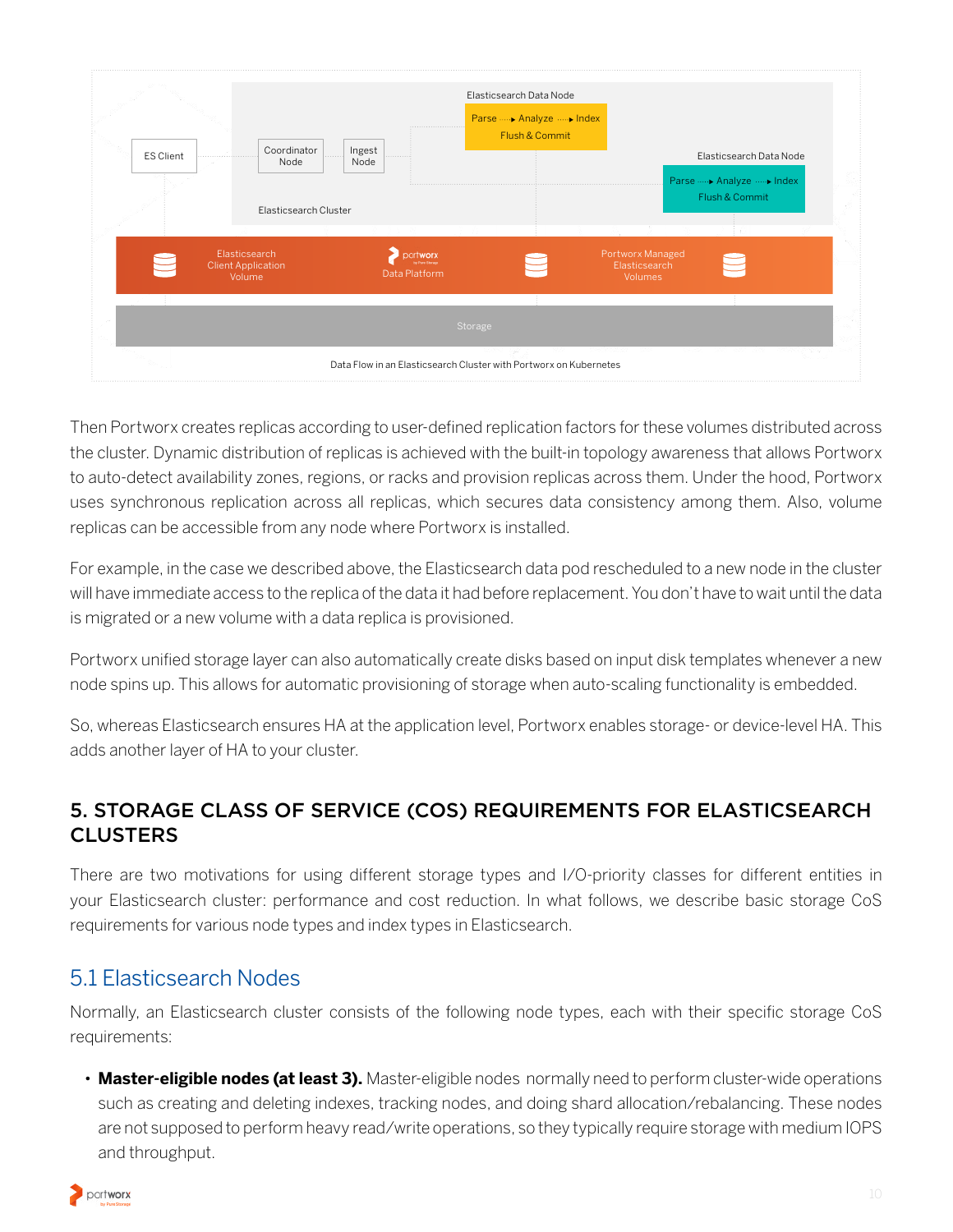- <span id="page-10-0"></span>• **Data nodes.** These nodes perform I/O-intensive indexing and search operations. Thus, data nodes require high-priority storage CoS in terms of IOPS and throughput and also should run on SSD or NVMe storage infrastructure.
- **Coordinating nodes.** These nodes coordinate requests to data nodes. A typical scenario involving coordinating nodes is when a data request should return data from several data nodes. In this case, coordinating nodes send requests to these data nodes, receive and aggregate data, and return it to users. Working as client proxies, coordinating nodes do not need to have high storage throughput.
- **Ingest nodes.** These nodes are used to pre-process documents before indexing. Ingest nodes intercept index requests and apply certain transformations to them. If your cluster write/read ratio is very high, ingest nodes may also need to run on performant storage infrastructure.

# 5.2 Storage Requirements for Elasticsearch Indexes

One of the best features of Elasticsearch is index lifecycle management. It allows creating policies that govern index state at various stages of its lifecycle. This state reflects the relative value of write/update/read operations at various stages of the index lifecycle.

Index lifecycle of time-series indexes in Elasticsearch has four stages:

- **Hot**—active updating and queries
- **Warm**—the index is queried but no longer updated
- **Cold**—no longer updated and is seldom queried
- **Delete**—at this stage, the index is no longer needed

To optimize hardware usage, it's reasonable to provide different storage classes for indexes at different stages of their lifecycle. For example, as "hot" indexes process the majority of read/write operations, it's preferable to run them on fast storage such as SSD or NVMe. Likewise, "cold" indexes may be relocated to cheaper hardware such as HDD.

# 5.3 Guaranteeing CoS Requirements

Portworx Enterprise provides an automatic CoS model, which is useful for meeting Elasticsearch storage requirements mentioned above. When creating a unified storage layer, Portworx automatically pools different storage types available in the cluster into three storage CoS: high, medium, and low. The high CoS is optimized for IOPS; medium is optimized for throughput, and low CoS provides cheaper storage for low-priority data. In the cloud, this means that each VM could have 3 different cloud block devices that Portworx tiers across. On-prem, it could mean that each bare metal server is loaded with different storage drive types.

Thereafter, you can create Portworx volumes with a specific I/O priority or CoS for each type of Elasticsearch node. For example, using this feature you can easily run data nodes on dedicated SSD volumes with high IOPS and throughput profiles, and allocate medium-class storage to master, coordinating, and ingest nodes. You can also control the storage type of your indexes when they transit to a "colder stage."

This behavior can be achieved automatically with Portworx volume placement strategies. These strategies allow establishing the gravity/anti-gravity (affinity or anti-affinity) between specific volumes or replicas and different CoS and storage infrastructures. For example, you can use various affinity rules to spread Elasticsearch volume replicas across different storage pools based on CoS (High, Medium) or media type (SSD, HDD), etc. You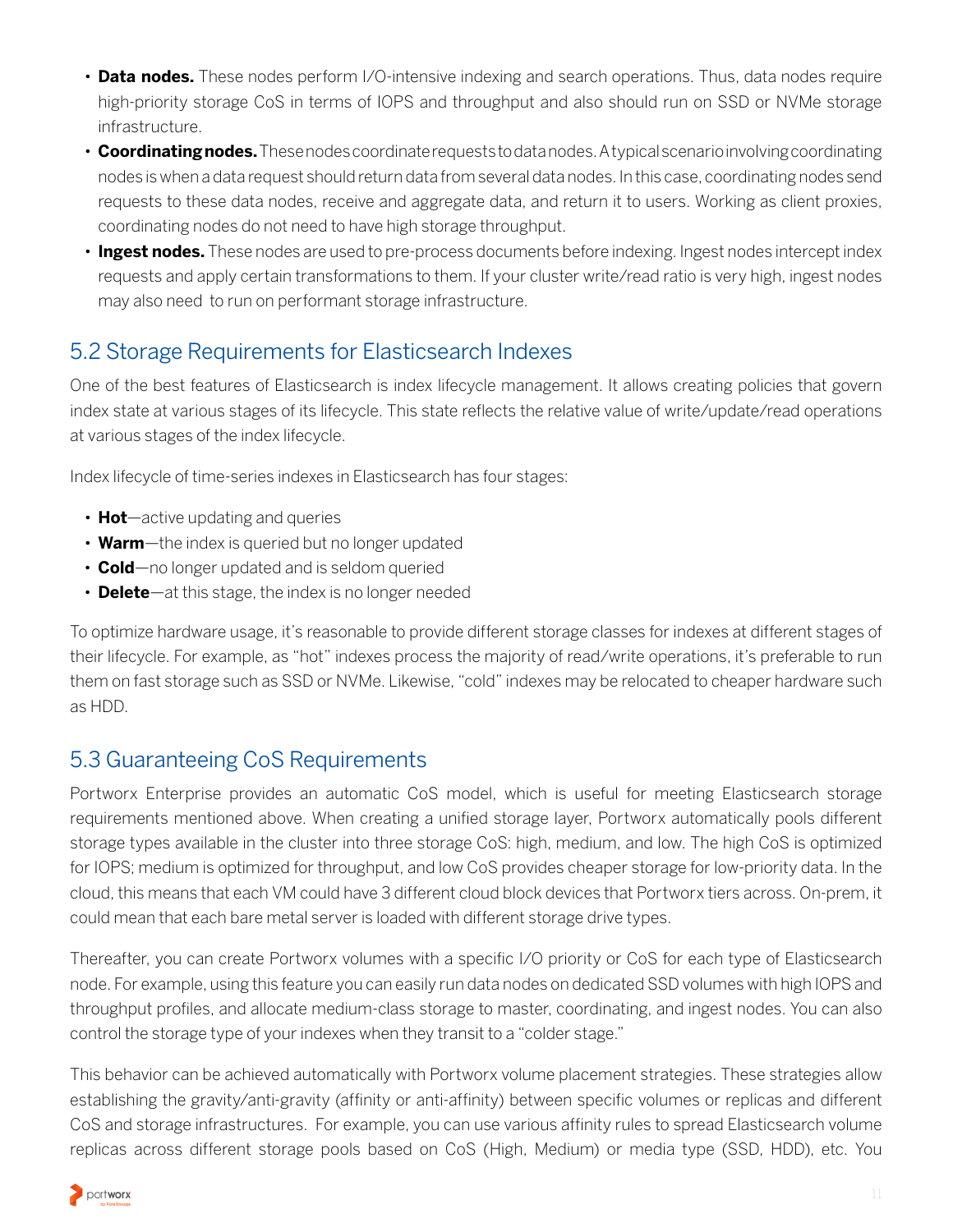<span id="page-11-0"></span>may choose to put replicas of data nodes to SSD pools and replicas of other node types on pools with fewer requirements. Similarly, you can select failure domains (availability zones or regions) for placing volumes and their replicas.

In summary, the automatic pooling of volumes based on their CoS is very convenient and greatly reduces costs. You don't have to manually assign volumes to specific categories. Portworx takes care of matching a needed CoS to underlying storage devices in your cluster. Moreover, containers operating at different classes of service can co-exist in the same node/cluster.

# 6. STORAGE SECURITY

Running Elasticsearch in a microservices environment like Kubernetes introduces new security risks not covered by the default Elasticsearch security model. To ensure the security of your Elasticsearch deployment, you should address various layers of security: application-level security, Kubernetes security, and storage security.

As far as Elasticsearch security is concerned, the platform supports a number of useful security features such as password-protection of data, encrypting communications, RBAC, IP filtering, and auditing. These features, however, are applicable only to the Elasticsearch cluster level.

The next layer (Kubernetes) has cluster security that controls how the cluster is accessed, what applications and users running in it are allowed to do, how secrets and configuration are exposed to applications, and much more. The Kubernetes security model works at the level of abstractions such as Pods and Persistent Volumes. So, it does not affect access to the actual storage underneath these abstractions.

Thus, we need the third specialized storage security layer for volumes storing Elasticsearch data. This layer can be provided by Portworx volume encryption, authentication, and RBAC that can control access to underlying storage infrastructure storing mission-critical Elasticsearch data.

For volume encryption, Portworx uses dm-crypt, a transparent disk encryption subsystem in the Linux kernel to create, access, and manage encrypted devices. Portworx volumes may be encrypted with cluster-wide secrets that default to all volumes or per-volume secrets—unique secrets for each volume. Data can be encrypted at rest as well as in transit.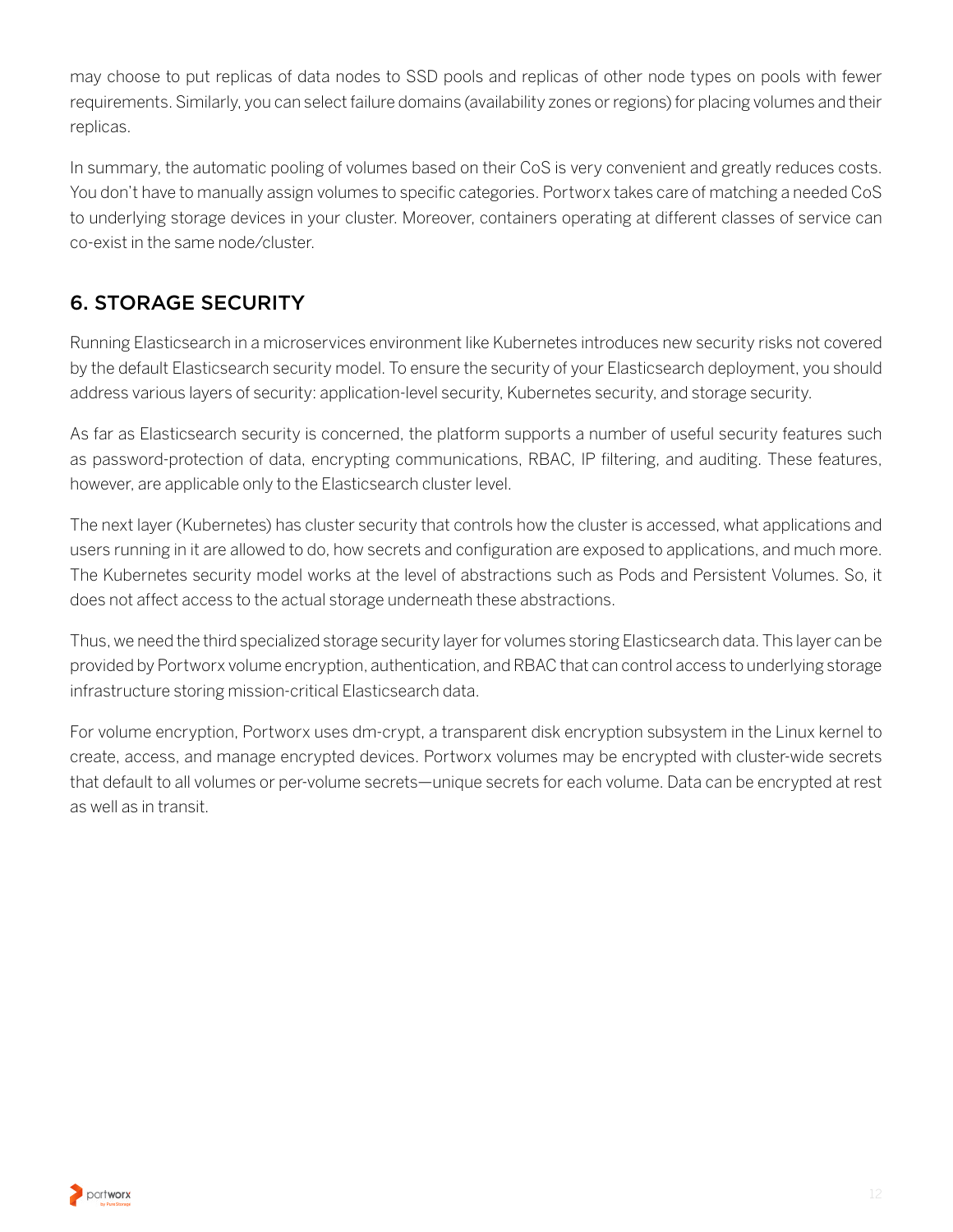

Image: Three Layers of Security

Also, Portworx supports user authentication and authorization for volume management. For authentication, Portworx accepts OIDC and self-generated JWT tokens, which makes it easy to use Portworx for enterprise-grade authentication systems such as SAML 2.0, LDAP, or Active Directory. Portworx supports RBAC for authorization. You can also specify ownership rights to control types of access (read, write) for specific volumes.

Kubernetes and Portworx RBAC models meet when the user aims to create a Kubernetes resource using a Portworx volume. Here, the user does not only need RBAC authorization from Kubernetes but also provides a token generated for Portworx that contains the roles and groups of the user trying to create a volume.

This completes our security model for Elasticsearch in Kubernetes. By adding a storage security layer we can have multi-modal security that covers both Elasticsearch application-level security, cluster-level security, and storage-level security, dramatically decreasing the potential vectors of attacks against your deployments.

# 7. ELASTICSEARCH CROSS-CLUSTER MIGRATION

To make your Elasticsearch cluster even more resilient, you may need another remote cluster. PX-Migrate is a Portworx capability that lets you migrate data, application configuration, and Kubernetes objects (ConfigMaps, Secrets, etc.) across your Kubernetes clusters seamlessly and with almost no effort.

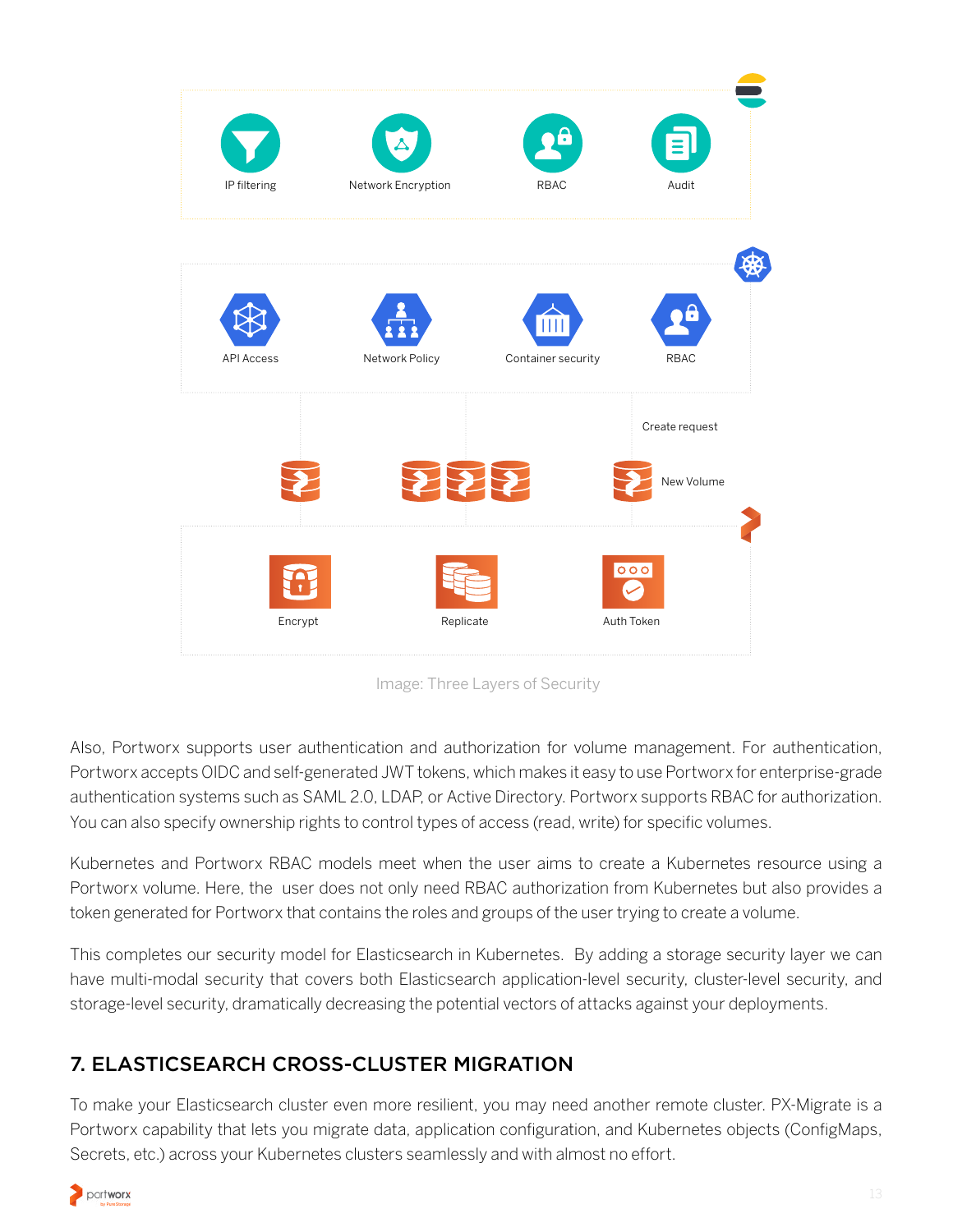<span id="page-13-0"></span>Common use cases for migrating Elasticsearch may include:

- Moving low-priority indexes, such as 'cold' indexes to secondary clusters.
- Testing new versions of Elasticsearch, Kubernetes, or Portworx using the same application and data.
- Moving workloads from dev/test environments to production without the need to manually provision the data.
- Moving workloads from private on-premises clusters to cloud-hosted Elasticsearch clusters like Amazon EKS or Google GKE.

## 8. DISASTER RECOVERY AND BACKUP

Disaster recovery and backup are two major concerns when managing data stores and stateful applications like Elasticsearch. Fortunately, Elasticsearch has good built-in support for backup and recovery with the Snapshot and Restore module. Also, Elasticsearch allows automating the snapshot backup and restore process with the snapshot lifecycle management system.

However, quite reasonably, the Elasticsearch snapshot restore API works at the application-level. It ensures that snapshots reflect the consistent state of all pending in-memory operations and data, which is impossible to achieve by manually copying Elasticsearch data files.

At the same time, we need to ensure that physical volumes are also backed up and can be easily restored. We've already mentioned how you can ensure HA and data safety with Portworx volume replication. Having volumes configured with the replication factor of three is enough for ensuring the safety of your data.

In addition to volume replication, Portworx supports container-granular backups of data volumes and application configuration to make restoring Elasticsearch as simple as running kubect1 -f apply. When creating a volume, users can specify a snapshot schedule to periodically back it up.

Also, Portworx supports backup to any cloud or on-prem object store, which allows the user to export/import volume snapshots to a specified backup location. This may be useful in case of cluster failure, as snapshots can be easily imported to any Portworx cluster.

For an additional layer of protection, you can use PX-DR to have an up-to-date second Elasticsearch cluster always up and running in case of a complete data center outage. At the end of the day, Portworx gives you complete data protection for your Elasticsearch environment.

# 9. CONCLUSION

Elasticsearch has special requirements when running in containers on the Kubernetes platform. In particular, it requires a resilient storage layer tuned for HA and performance. Portworx provides such a layer and guarantees HA and storage agility via tight integration with the Kubernetes scheduler.